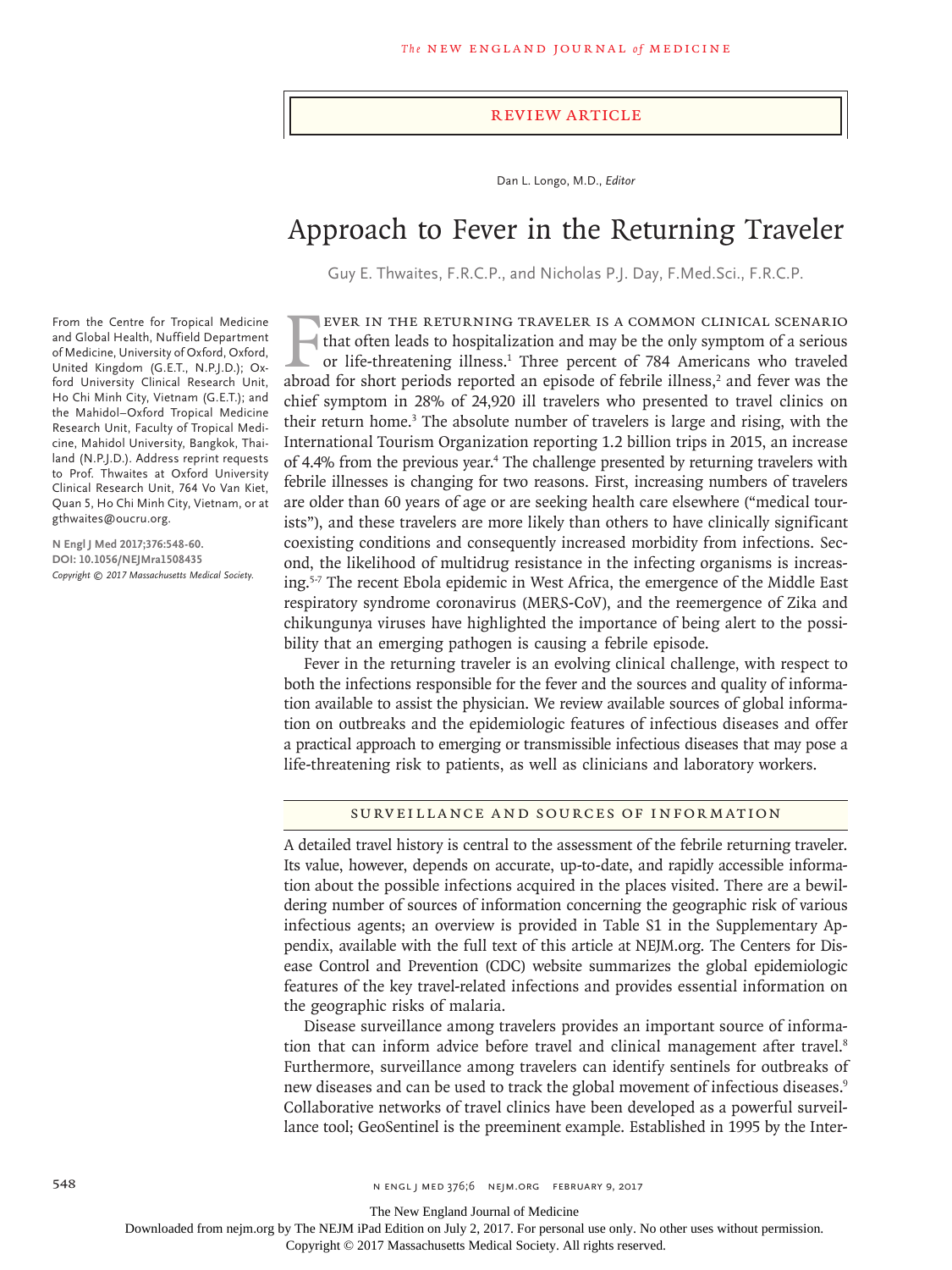national Society of Travel Medicine and the CDC, GeoSentinel consists of 63 travel clinics on six continents that contribute Web-based, real-time data on ill travelers to a central database.10 Ongoing trends are tracked on a month-to-month basis for 60 key diagnoses, with additional syndromic surveillance. Quarterly reports are generated centrally for participating sites, and published scientific articles report longer-term trends.<sup>11</sup> Linked surveillance networks exist in Canada (CanTravNet)<sup>12</sup> and Europe (EuroTravNet).<sup>13</sup> All these networks share the same limitations of sampling and selection bias, since they typically include information on travelers seen at an institution with a linked participating clinic, and many of the clinics are in specialized academic centers. Incidence rates and absolute risks cannot be calculated without estimates of denominators and missing cases.

Novel surveillance methods provide a valuable additional source of information. Automated newsscanning software can enable early detection of outbreaks.14 For example, HealthMap successfully tracked the 2009 H1N1 global influenza outbreak using multilingual data from news wires, media websites, RSS (Really Simple Syndication) feeds, mailing lists such as ProMED, and authoritative sources such as the World Health Organization (WHO), the CDC, and the European Centre for Disease Prevention and Control.15

Advanced clinical decision-making tools are also available to assist physicians. Swiss guidelines for primary care physicians on the management of febrile illness in travelers are available through a Web-based diagnostic algorithm (www.fevertravel .ch).16 A recent evaluation involving 539 physician– patient pairs showed approximately 40% adherence to the provided guidance per case and good clinical outcomes.17 KABISA, developed by the Institute of Tropical Medicine of Antwerp, Belgium, is another clinical decision-making support system that is available free of charge for the diagnosis of febrile illnesses after tropical travel. In a study involving 205 patients, KABISA performed as well as expert travel physicians in diagnosing febrile illnesses, often providing unconsidered diagnoses.<sup>18</sup> The Global Infectious Diseases and Epidemiology Network (GIDEON) offers a commercial computer software program that uses a Bayesian matrix to generate a differential diagnosis on the basis of a patient's travel history, the clinical and laboratory findings, and the incubation periods for possible infections.<sup>19</sup> Inde-

pendent evaluations of the program's performance suggest that it provides a reasonably accurate differential diagnosis that may alert inexperienced physicians, in particular, to unconsidered infections.20-23

### Clinical Approach

The possible causes of fever in the returning traveler are legion, and a specific diagnosis is often difficult to establish because diagnostic tests for many diseases either perform poorly or are not available locally. Even at referral centers with diagnostic expertise, approximately 25% of patients never receive a diagnosis (though they generally do well clinically).<sup>3</sup> For this reason, a risk-based approach is advisable, with initial priority given to identifying and treating life-threatening causes of fever and those posing a high risk of transmission to health care workers, laboratory staff, and the wider population (Fig. 1).

**Recognizing Life-Threatening Causes of Fever** Among 82,825 cases of illness in travelers that were reported to GeoSentinel between 1996 and 2011, a total of 3655 cases (4%) involved acute and potentially life-threatening tropical diseases, and fever was a symptom in 91% of these cases $11$ (Table 1). Falciparum malaria accounted for 77% of the 3655 cases, and enteric fever for 18%. Thirteen patients (0.4%) died: 10 with falciparum malaria, 2 with melioidosis, and 1 with severe dengue. Falciparum malaria was acquired mainly in West Africa, and enteric fever was contracted largely on the Indian subcontinent. Travelers in this study had predominantly visited developing countries and were seen at travel clinics, characteristics that skewed the results. For the examining clinician, more widely distributed "cosmopolitan" infections that cause severe febrile illness should not be overlooked, including respiratory and urinary tract infections, meningococcal disease, and tuberculosis. Even among travelers returning from the tropics, "nontropical" causes of fever are common, with a rate of 34% reported in one European case series.<sup>25</sup>

Morbidity, including rates of hospitalization with febrile illness, and mortality are greater among elderly travelers than among those who are younger.5,25 In most case series involving fever in returning travelers, deaths have been uncommon, with overall mortality ranging from 0.2 to

The New England Journal of Medicine

Downloaded from nejm.org by The NEJM iPad Edition on July 2, 2017. For personal use only. No other uses without permission.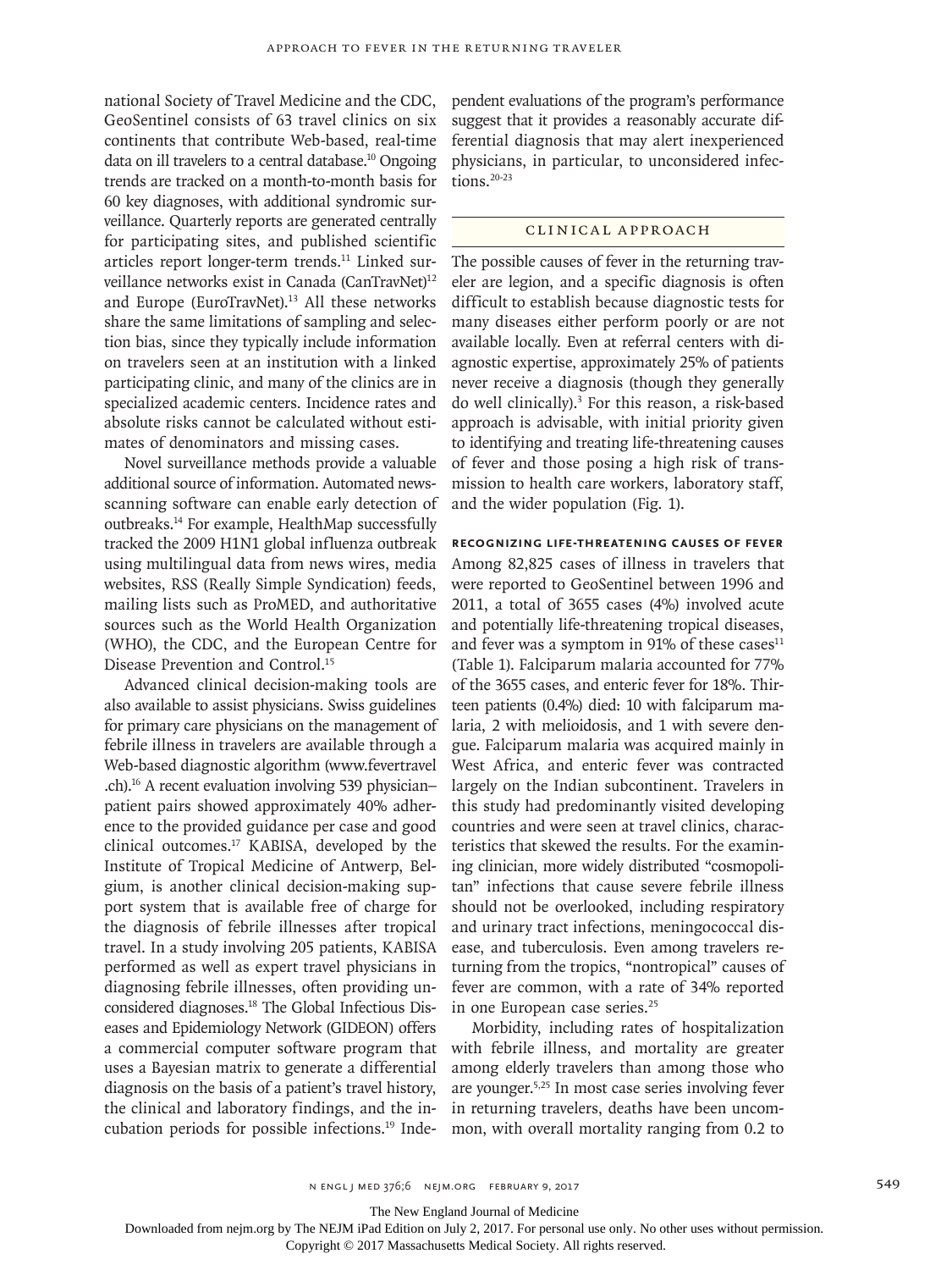| Consider unusual infections with pulmonary involvement (Q fever, psittacosis, leptospirosis,<br>Consider highly transmissible infections (influenza, tuberculosis, MERS-CoV, measles)<br>If bacterial pneumonia suspected, treat as community-acquired pneumonia<br>Consolidation (Clinically or on Chest Film)<br>Katayama fever, scrub typhus, melioidosis) | Outbreak of Influenza or a Pandemic Was Occurring<br>Within 4 Days after Return from Country Where an<br>Test for influenza with rapid test or PCR<br>Treat with neuraminidase inhibitor<br>If eosinophilia consider filariasis, strongyloidiasis, fungal infections<br>Fever with Respiratory<br>Symptoms | Isolate at home (or in hospital, if avian influenza suspected)        | spirosis, severe malaria, viral hemorrhage fevers,<br>Consider acute viral hepatitis (hepatitis A, B, C, E),<br>Rule out possible life-threatening infections (lepto-<br>(ultrasound, blood cultures, stool examination)<br>stones, liver flukes<br>yellow fever, severe dengue, Carrión's disease)<br>Fever with Jaundice<br>CMV, EBV (serologic tests)<br>Consider acute cholangitis-                                                                   | Cosmopolitan causes (e.g., appendicitis, urinary<br>Fever with Abdominal Pain or Tenderness<br>(without Diarrhea)<br>Consider:                                                                                                                                                                                                                            | tract infection, cholecystitis, pancreatitis)<br>Enteric fever (blood culture) | - pyogenic or amebic (blood cultures,<br>Acute cholangitis — stones, liver flukes (ultrasound,<br>Giardiasis (stool microscopy, Ag detection, PCR);<br>treat with tinidazole or metronidazole<br>blood cultures, stool examination)<br>ultrasound, serologic tests)<br>Liver abscess -<br>Undifferentiated Nonmalarial<br>EBV, viral URTI, cellulitis,<br>Cosmopolitan causes (e.g.,<br>urinary tract infection,<br>Fever | Travelers' diarrhea (ETEC, norovirus)<br>Fever with Diarrhea<br>Cryptosporidiosis<br>Common causes<br>Giardiasis<br>Common tropical or subtropical<br>causes (e.g., dengue, rickett-<br>sial infections, leptospirosis,<br>chikungunya, Zika virus [all<br>abscesses) | Diarrhea is usually self-limiting, though empirical anti-<br>biotics may reduce symptom duration<br>Nontyphoidal salmonellosis<br>Campylobacter infection<br>Intestinal amebiasis<br>Shigellosis<br>diagnosed on serologic tests,<br>enteric fever [blood cultures])<br>Ag detection, or PCR] and<br>(doxycycline or azithromycin)<br>Consider empirical antibiotics<br>to cover rickettsia and<br>leptospirosis | cultures, stool PCR or Ag detection; sigmoidoscopy<br>with biopsy to rule out inflammatory bowel disease<br>Rehydration and empirical treatment with macrolides<br>Investigate with stool microscopy and culture, blood<br>or fluoroquinolones (tinidazole or metronidazole,<br>Severe, Prolonged or Bloody Diarrhea<br>if amebiasis or giardiasis suspected)<br>Consider enteric fever (empirical<br>endocarditis (echocardiogram),<br>treatment with IV ceftriaxone),<br>visceral leishmaniasis, Q fever,<br>abscess, noninfective causes<br>Prolonged Fever (>7 Days)<br>tuberculosis, brucellosis, |
|---------------------------------------------------------------------------------------------------------------------------------------------------------------------------------------------------------------------------------------------------------------------------------------------------------------------------------------------------------------|------------------------------------------------------------------------------------------------------------------------------------------------------------------------------------------------------------------------------------------------------------------------------------------------------------|-----------------------------------------------------------------------|-----------------------------------------------------------------------------------------------------------------------------------------------------------------------------------------------------------------------------------------------------------------------------------------------------------------------------------------------------------------------------------------------------------------------------------------------------------|-----------------------------------------------------------------------------------------------------------------------------------------------------------------------------------------------------------------------------------------------------------------------------------------------------------------------------------------------------------|--------------------------------------------------------------------------------|---------------------------------------------------------------------------------------------------------------------------------------------------------------------------------------------------------------------------------------------------------------------------------------------------------------------------------------------------------------------------------------------------------------------------|-----------------------------------------------------------------------------------------------------------------------------------------------------------------------------------------------------------------------------------------------------------------------|------------------------------------------------------------------------------------------------------------------------------------------------------------------------------------------------------------------------------------------------------------------------------------------------------------------------------------------------------------------------------------------------------------------|--------------------------------------------------------------------------------------------------------------------------------------------------------------------------------------------------------------------------------------------------------------------------------------------------------------------------------------------------------------------------------------------------------------------------------------------------------------------------------------------------------------------------------------------------------------------------------------------------------|
|                                                                                                                                                                                                                                                                                                                                                               |                                                                                                                                                                                                                                                                                                            | Incomplicated Disease (qSOFA Score <2 and No Signs of Severe Disease) | abdominal tenderness, pulmonary consolidation, eschar, lymphadenopathy,<br>Examination: rash, jaundice, altered mentation, neck stiffness, cellulitis,<br>nvestigations: CBC, biochemical studies (e.g., LFTs and creatinine),<br>History: travel, fever onset, symptoms, possible exposures<br>Suspected life-threatening tropical infection?<br>Suspected highly transmissible infection?<br>Isolate patient as appropriate<br>genital sores, eye signs | of serum for later testing, and specific investigations for focal disease; RDTs<br>culture, baseline serologic tests, whole-blood EDTA sample for PCR, saving<br>for diseases endemic in the visited areas (e.g., dengue, leptospirosis, and<br>C-reactive protein, blood cultures, chest film, urine microscopy and<br>rickettsioses for Southeast Asia) |                                                                                | Consider:<br>Consider scrub typhus<br>Eschar Present<br>Obtain thick and<br>Possible<br>Malaria                                                                                                                                                                                                                                                                                                                           | Diagnosis: serologic<br>group rickettsial<br>or spotted fever<br>tests or PCR<br>intection<br>P. vivax, P. ovale,<br>thin blood films<br>or RDT                                                                                                                       | Empirical treatment:<br>Rash Present<br>Consider dengue,<br>doxycycline<br>P. knowlesi malaria<br>Nonfalciparum<br>Uncomplicated<br>P. malariae, or                                                                                                                                                                                                                                                              | infections, acute HIV<br>virus and rickettsial<br>infection, measles,<br>chikungunya, Zika<br>dengue ruled out<br>Consider empirical<br>Katayama fever<br>rickettsia, once<br>doxycycline for<br>or chloroquine,<br>with or without<br>Treat with ACT<br>primaquine<br>Malaria                                                                                                                                                                                                                                                                                                                         |
| Fever in a Returning Traveler                                                                                                                                                                                                                                                                                                                                 | Assess for signs of severe disease (cyanosis, meningism, peritonism, digital gangrene)<br>Possible highly transmissible infection? If yes, isolate patient as appropriate<br>Assess qSOFA score (altered mentation, tachypnea, hypotension)<br><b>Initial Risk Assessment</b>                              | Possible Severe Disease (qSOFA Score ≥2                               | Risk assessment:<br>Obtain malaria films or RDT, if appropriate; treat<br>Consider empirical antibiotic treatment, taking<br>into account possible pathogens and likely<br>severe malaria with parenteral artesunate,<br>or Other Clinical Concern)<br>Resuscitate if patient in shock<br>Perform blood cultures<br>followed by ACT<br>AMR patterns                                                                                                       | History, examination, and investigations (as for<br>infections, as well as cosmopolitan causes<br>Consider causes of life-threatening tropical<br>qSOFA score <2)                                                                                                                                                                                         | Assess risk of highly transmissible infection                                  | Suspected Life-<br>Tropical Infection<br>Threatening                                                                                                                                                                                                                                                                                                                                                                      | P. falciparum<br>malaria                                                                                                                                                                                                                                              | Uncomplicated<br>Falciparum<br>or Knowlesi Malaria<br>artesunate, followed<br>Treat with parenteral<br>Severe Falciparum<br>by ACT                                                                                                                                                                                                                                                                               | Consider hospi-<br>Treat with ACT<br>Malaria<br>talization<br>for $24$ hr<br>If qSOFA score ≥2, consider ICU<br><b>Urgent Hospital Admission</b><br>If highly transmissible disease<br>suspected, isolate patient<br>as appropriate                                                                                                                                                                                                                                                                                                                                                                    |

550 N ENGL J MED 376;6 NEJM.ORG FEBRUARY 9, 2017

The New England Journal of Medicine

Downloaded from nejm.org by The NEJM iPad Edition on July 2, 2017. For personal use only. No other uses without permission.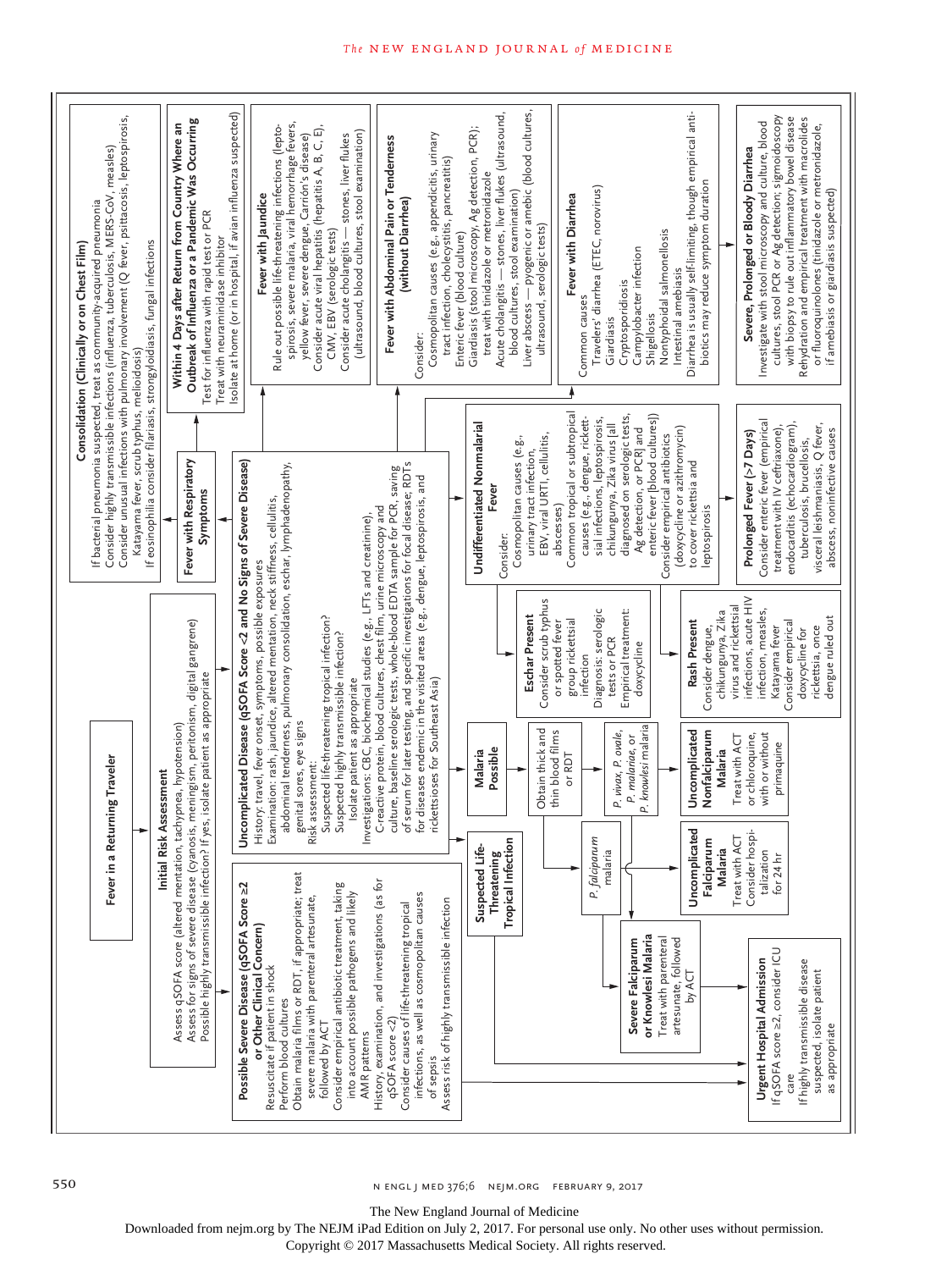## **Figure 1 (facing page). A Risk-based Approach to Fever in the Returning Traveler.**

A positive result of a rapid diagnostic test (RDT) for malaria should always be confirmed by assessing thick and thin blood films. After glucose-6-phosphate dehydrogenase (G6PD) testing to rule out G6PD deficiency, give primaquine for a radical cure if *Plasmodium vivax* or *P. ovale* infection is confirmed. The Quick Sepsisrelated Organ Failure Assessment (qSOFA) score ranges from 0 to 3, with 1 point for each of the following findings: low blood pressure (systolic pressure ≤100 mm Hg), high respiratory rate (≥22 breaths per minute), and altered mentation (a score of <15 on the Glasgow Coma Scale, which ranges from 3 to 15, with lower scores indicating reduced levels of consciousness). ACT denotes artemisinin-based combination therapy, Ag antigen, AMR antimicrobial drug resistance, CBC complete blood count, CMV cytomegalovirus, EBV Epstein–Barr virus, ETEC enterotoxigenic *Escherichia coli*, ICU intensive care unit, IV intravenous, LFT liver-function tests, MERS-CoV Middle East respiratory syndrome coronavirus, PCR polymerase chain reaction, and URTI upper respiratory tract infection. Adapted from Gherardin and Sisson.<sup>24</sup>

0.5%.3,25,26 Falciparum malaria is the most common serious infection seen in returning travelers and remains the main cause of death. In areas where falciparum malaria is not endemic, a delay in diagnosis is common and may have fatal consequences. During the recent Ebola epidemic in West Africa, falciparum malaria was the most common diagnosis in patients returning from the affected area.<sup>12</sup> Other reported causes of death include melioidosis, severe dengue, scrub typhus, enteric fever, encephalitis, and nontropical infections, including influenza, bacterial pneumonia, and septicemia.5

Initial assessment of the patient should be the same as that for any ill patient suspected of having an infection. A full history should be obtained, with a view to determining exposure risks, risks associated with particular geographic areas, and likely incubation periods (Table 2). A thorough physical examination should be performed, with particular attention to signs of severity, a rash, and an infectious focus such as a chest infection or jaundice indicating hepatitis. The Quick Sepsisrelated Organ Failure Assessment (qSOFA), recommended recently on the basis of the Third International Consensus Definitions for Sepsis and Septic Shock (Sepsis 3), can be used as part of a rapid clinical assessment to identify patients at risk for severe sepsis and in need of high levels of care and urgent empirical treatment with antibiotics (i.e., patients meeting two or more of the following criteria: altered mentation, respiratory rate ≥22 breaths per minute, and systolic blood pressure  $\leq 100$  mm Hg).<sup>27</sup> An eschar should be specifically sought; for travelers returning from southern Africa, one or more eschars may point to the relatively benign African tick typhus (caused by *Rickettsia africae*), but for those returning from South or Southeast Asia, an eschar suggests scrub typhus (*Orientia tsutsugamushi* infection), a potentially fatal disease.<sup>28</sup> The eschar of scrub typhus is often missed, because the mite vector frequently bites in moist areas of the body that are usually covered, such as the genitalia, the perineum, and the area beneath the breasts.<sup>29</sup>

As a priority, malaria should be actively ruled out in all travelers returning from regions where it is endemic, regardless of whether they have been receiving chemoprophylaxis (Fig. 1). Thick and thin blood smears should be tested, with testing repeated twice if the results are negative. Malaria can be diagnosed within minutes when rapid diagnostic tests are performed either at the bedside or in the laboratory. These tests are particularly useful in areas where local expertise in microscopic examination for malaria is in short supply, though the result should be confirmed by assessment of a blood smear. Patients with malaria who are prostrate or comatose; those who have shock, acidosis, severe anemia, hypoglycemia, evidence of vital organ dysfunction, or a high parasitemia level (>10%); and those who are unable to take oral medications reliably should be treated for severe malaria. In adults, children, and pregnant women, severe malaria should be treated promptly with parenteral artesunate, which has been shown to reduce mortality substantially as compared with quinine (and by extension quinidine). $30,31$  This is followed by a course of oral artemisinin-based combination therapy (ACT) when oral medication can be taken reliably. The Food and Drug Administration has not approved the use of artesunate in the United States, but it is available through the CDC Malaria Hotline.<sup>32</sup>

Empirical treatment of patients with suspected life-threatening infections should be driven by the clinical picture and likely exposure. If severe sepsis is suspected, local and national guidelines should be followed, with modifications for any differences in the prevalence of antimicrobial resistance in the geographic location visited. For example, Entero-

The New England Journal of Medicine

Downloaded from nejm.org by The NEJM iPad Edition on July 2, 2017. For personal use only. No other uses without permission.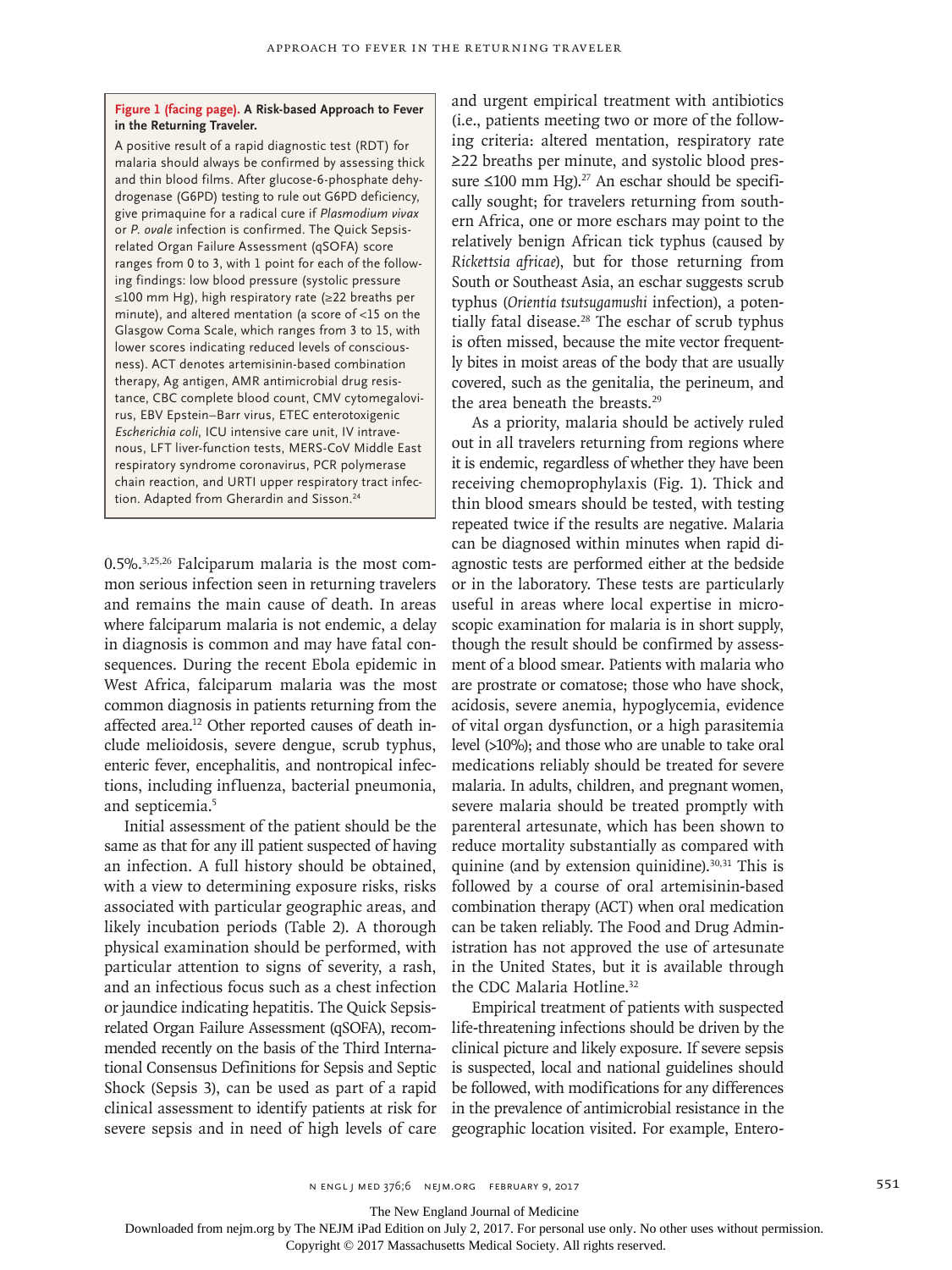| Table 1. Life-Threatening Tropical Infections Characterized by Fever.*                               |                                                                                                           |                                                                                                             |                                                                                                  |                                                                                                                                                                   |                                                                                                                                     |
|------------------------------------------------------------------------------------------------------|-----------------------------------------------------------------------------------------------------------|-------------------------------------------------------------------------------------------------------------|--------------------------------------------------------------------------------------------------|-------------------------------------------------------------------------------------------------------------------------------------------------------------------|-------------------------------------------------------------------------------------------------------------------------------------|
| Disease (pathogen)                                                                                   | <b>Incubation Period</b>                                                                                  | Geographic Regions Affected                                                                                 | Vector or Exposure                                                                               | Diagnostic Test                                                                                                                                                   | Treatment                                                                                                                           |
| Viral infections                                                                                     |                                                                                                           |                                                                                                             |                                                                                                  |                                                                                                                                                                   |                                                                                                                                     |
| Avian influenza (H5N1 influen-<br>za A virus)                                                        | $2 - 8$ days                                                                                              | East and Southeast Asia                                                                                     | Poultry                                                                                          | RT-PCR                                                                                                                                                            | Oseltamivir, peramivir, or<br>zanamivir                                                                                             |
| MERS-CoV                                                                                             | $2-14$ days                                                                                               | Arabian peninsula                                                                                           | Contact with infected humans or<br>camels                                                        | RT-PCR                                                                                                                                                            | Supportive                                                                                                                          |
| Ebola virus disease, Lassa fe-<br>ver, and Marburg hemor-<br>rhagic fever                            | $<$ 22 days                                                                                               | Africa                                                                                                      | Contact with infected humans or<br>animals                                                       | RT-PCR                                                                                                                                                            | ribavirin for Lassa fever<br>Supportive; also consider                                                                              |
| Crimean-Congo hemorrhagic<br>fever                                                                   | 3-13 days for infec-<br>1-9 days for tick bite,<br>tive contact                                           | East, Africa, northwestern<br>Southern Europe, Middle<br>China                                              | Ixodid (hard) ticks; contact with<br>infected humans or animals                                  | RT-PCR                                                                                                                                                            | Supportive                                                                                                                          |
| Yellow fever                                                                                         | $3-8$ days                                                                                                | South America, Africa                                                                                       | Aedes mosquitoes; haemagogus<br>and sabethes mosquitoes in<br>the jungle cycle                   | RT-PCR, IgM ELISA                                                                                                                                                 | Supportive                                                                                                                          |
| Severe dengue                                                                                        | 4-7 days                                                                                                  | South and Southeast Asia,<br>Widespread, particularly<br>America, Caribbean,<br>South and Central<br>Africa | Aedes mosquitoes                                                                                 | test, NS1 and IgM ELISAs,<br>NS1 or IgM rapid diagnostic<br>RT-PCR                                                                                                | Supportive                                                                                                                          |
| Japanese encephalitis                                                                                | $5 - 15$ days                                                                                             | Asia, western Pacific                                                                                       | Culex mosquitoes                                                                                 | <b>IgM ELISA</b>                                                                                                                                                  | Supportive                                                                                                                          |
| Rift Valley fever                                                                                    | 2-6 days                                                                                                  | Africa, Arabian peninsula                                                                                   | Mosquitoes (species vary by re-<br>gion); exposure to blood<br>from infected animals             | RT-PCR, IgM ELISA                                                                                                                                                 | Supportive                                                                                                                          |
| Rabies (rabies virus and<br>other lyssaviruses)                                                      | 20-60 days (usually lon-<br>ger than 4 weeks but<br>can be shorter; occa-<br>sionally months or<br>years) | Widespread                                                                                                  | Animal bite                                                                                      | PCR; serum and spinal flu-<br>Saliva: virus isolation and RT-<br>id: RFFIT for antibody de-<br>PCR and immunofluores-<br>tection; skin biopsy: RT-<br>cence assay | Wound cleaning, human ra-<br>care if disease develops<br>and vaccination if high-<br>bies immune globulin,<br>risk bite; supportive |
| <b>Bacterial infections</b>                                                                          |                                                                                                           |                                                                                                             |                                                                                                  |                                                                                                                                                                   |                                                                                                                                     |
| Anthrax (Bacillus anthracis)                                                                         | 1 day for cutaneous an-<br>pulmonary anthrax<br>thrax, 1-7 days for                                       | Enzootic in Africa and Asia                                                                                 | Contact with infected animals or<br>animal products                                              | Bacterial culture, RT-PCR                                                                                                                                         | Prolonged combination an-<br>timicrobial therapy, an-<br>titoxin                                                                    |
| and S. enterica serovar<br>enterica serovar Typhi<br>Enteric fever (Salmonella<br>Paratyphi A and C) | $6 - 30$ days                                                                                             | South and Southeast Asia                                                                                    | Fecal-oral transmission                                                                          | Bacterial culture                                                                                                                                                 | Antimicrobial therapy (mul-<br>tidrug resistance is<br>common)                                                                      |
| Epidemic typhus (Rickettsia<br>prowazekii)                                                           | $7-14$ days                                                                                               | America; usually outbreak-<br>Central Africa; Asia; Central,<br>North, and South<br>associated              | ectoparasites, possibly some<br>humanus), flying squirrel<br>Human body lice (Pediculus<br>ticks | IgM and IgG ELISAs, PCR                                                                                                                                           | Doxycycline                                                                                                                         |

552 n engl j med 376;6 nejm.org February 9, 2017

The New England Journal of Medicine

Downloaded from nejm.org by The NEJM iPad Edition on July 2, 2017. For personal use only. No other uses without permission.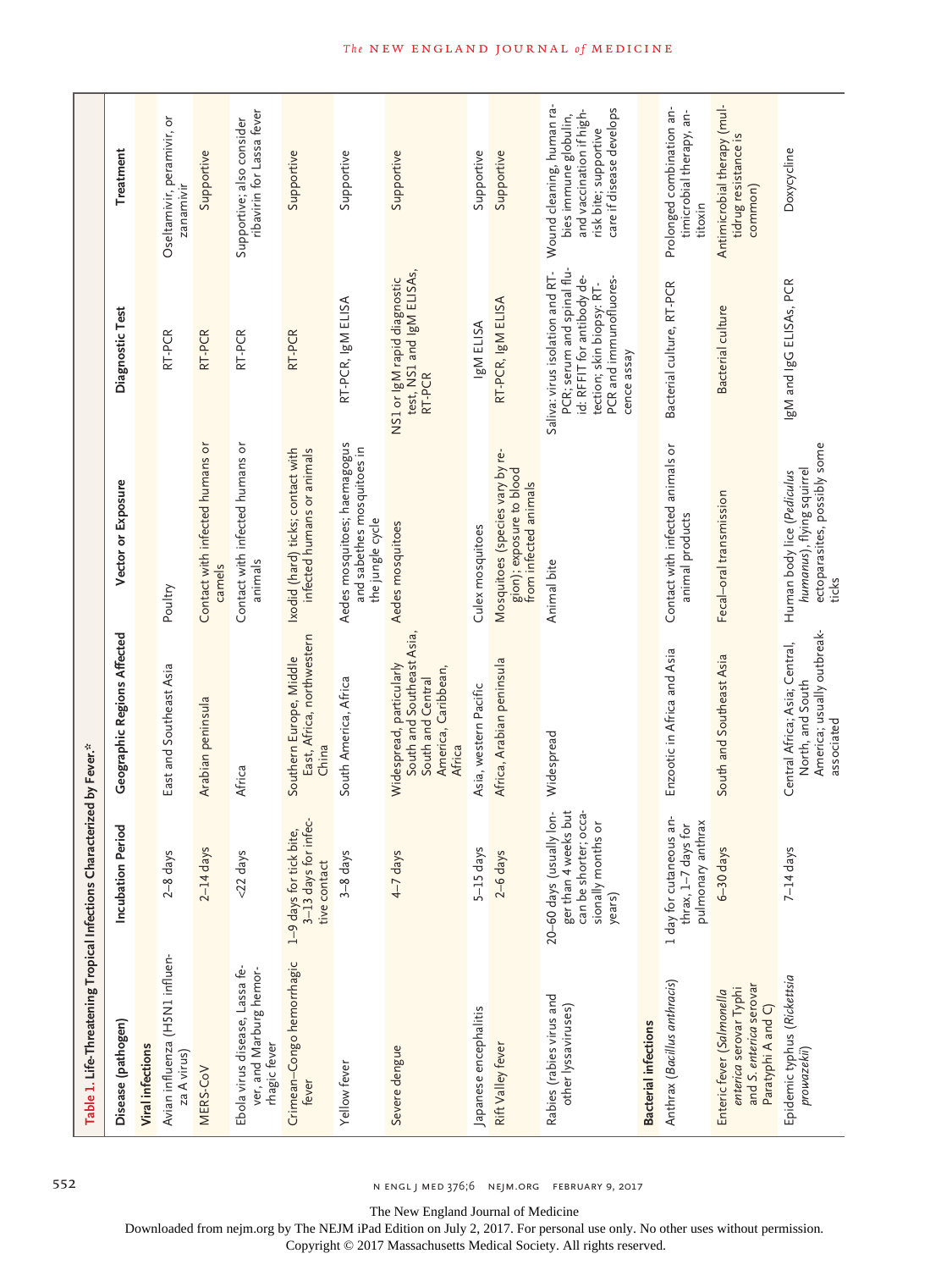| Doxycycline or azithromycin<br>(for mild infection); par-<br>cycline, or third-genera-<br>enteral penicillin, doxy-<br>tion cephalosporin (for<br>severe infection) | require ICU admission)<br>Herxheimer reactions<br>are common and may<br>Doxycycline (Jarisch- | longed oral therapy with<br>Ceftazidime or a carbapen-<br>em, followed by pro-<br>cotrimoxazole         | Doxycycline or chloram-<br>phenico         | Ciprofloxacin plus ceftriax<br>one, chloramphenicol                                                          | Doxycycline, azithromycin                  | Doxycycline                       | tetracyclines, or fluoro-<br>Aminoglycosides (strepto-<br>mycin or gentamicin),<br>quinolones |                      | eflornithine plus nifurti-<br>Suramin (for early stage)<br>melarsoprol (for late<br>mox (for late stage)<br>stage) | (for uncomplicated ma-<br>Parenteral artesunate (for<br>severe malaria), ACT<br>laria)                      | Same as treatment for falci-<br>parum malaria                | eases largely confined to tropical or subtropical regions are included. Data are from Jensenius et al.11 ACT denotes artemisinin-based combination therapy, ELISA enzyme-linked immu-<br>* The listed diseases are those with an incubation period of less than 4 weeks and at least a 5% risk of death within 4 weeks after symptom onset in the absence of treatment. Only dis-<br>CoV Middle East respiratory syndrome coronavirus, RFFIT rapid fluorescent focus inhibition test, and RT-PCR real-time polymerase |
|---------------------------------------------------------------------------------------------------------------------------------------------------------------------|-----------------------------------------------------------------------------------------------|---------------------------------------------------------------------------------------------------------|--------------------------------------------|--------------------------------------------------------------------------------------------------------------|--------------------------------------------|-----------------------------------|-----------------------------------------------------------------------------------------------|----------------------|--------------------------------------------------------------------------------------------------------------------|-------------------------------------------------------------------------------------------------------------|--------------------------------------------------------------|-----------------------------------------------------------------------------------------------------------------------------------------------------------------------------------------------------------------------------------------------------------------------------------------------------------------------------------------------------------------------------------------------------------------------------------------------------------------------------------------------------------------------|
| IgM and IgG ELISAS, PCR                                                                                                                                             | blood smear, IgM and IgG<br>Microscopic examination of<br>ELISAS, PCR                         | Bacterial culture                                                                                       | IgM and IgG ELISAs, PCR                    | Bacterial culture                                                                                            | IgM and IgG ELISAs, PCR                    | IgM and IgG ELISAs, PCR           | Bacterial culture                                                                             |                      | Microscopic examination of<br>or chancre-tissue biopsy<br>blood, lymph node fluid,<br>specimen                     | smears; rapid diagnostic<br>Microscopic examination of<br>tests (antigen detection)<br>thick and thin blood | Microscopic examination of<br>thick and thin blood<br>smears |                                                                                                                                                                                                                                                                                                                                                                                                                                                                                                                       |
| Contact with urine from infected<br>and wild animals, including<br>animals (many domestic<br>rodents)                                                               | Human body lice (P. humanus)                                                                  | Contact with contaminated soil<br>or surface water                                                      | Rodent fleas                               | Phlebotomine sandflies                                                                                       | Larval mites (chiggers)                    | Mostly ticks                      | Rodent fleas                                                                                  |                      | Tsetse flies                                                                                                       | Anopheles mosquitoes                                                                                        | Anopheles mosquitoes                                         |                                                                                                                                                                                                                                                                                                                                                                                                                                                                                                                       |
| South and Southeast Asia<br>Widespread, particularly<br>and South America                                                                                           | Ethiopia, Eritrea, and Sudan                                                                  | ed reports from Africa and<br>northern Australia; isolat-<br>South and Southeast Asia,<br>South America | Widespread, particularly<br>Southeast Asia | South America, particularly<br>Peru                                                                          | Asia and northern Australia                | Widespread                        | Remote areas of Africa, Asia,<br>and South America                                            |                      | Eastern and southern Africa                                                                                        | highest risk of infection in<br>Africa, Asia, South America;<br>sub-Saharan Africa                          | Southeast Asia, particularly<br>Borneo                       |                                                                                                                                                                                                                                                                                                                                                                                                                                                                                                                       |
| $2-29$ days                                                                                                                                                         | $4 - 14$ days                                                                                 | 1-21 days (but can be<br>months or years)                                                               | $7 - 14$ days                              | $10 - 210$ days                                                                                              | $6 - 20$ days                              | $2-14$ days                       | plague, 1-3 days for<br>pneumonic plague<br>2-6 days for bubonic                              |                      | $7-21$ days                                                                                                        | 7-30 days (can be lon-<br>ger)                                                                              | $10 - 14$ days                                               |                                                                                                                                                                                                                                                                                                                                                                                                                                                                                                                       |
| Leptospirosis                                                                                                                                                       | Louseborne relapsing fever<br>(Borrelia recurrentis)                                          | Melioidosis (Burkholderia<br>pseudomallei)                                                              | Murine or endemic typhus<br>(R. typhi)     | ease (Bartonella bacillifor-<br>Oroya fever, or Carrión's dis-<br>mis, B. rochalimae, and<br>B. ancashensis) | Scrub typhus (Orientia tsutsu-<br>gamushi) | Spotted fever group rickettsioses | Plague (Yersinia pestis)                                                                      | Protozoal infections | (Trypanosoma brucei rhode-<br>East African sleeping sickness<br>siense)                                            | (Plasmodium falciparum)<br>Falciparum malaria                                                               | Knowlesi malaria (P. knowlesi)                               | nosorbent assay, ICU intensive care unit, MERS-C<br>chain reaction.                                                                                                                                                                                                                                                                                                                                                                                                                                                   |

n engl j med 376;6 nejm.org February 9, 2017 553

The New England Journal of Medicine

Downloaded from nejm.org by The NEJM iPad Edition on July 2, 2017. For personal use only. No other uses without permission.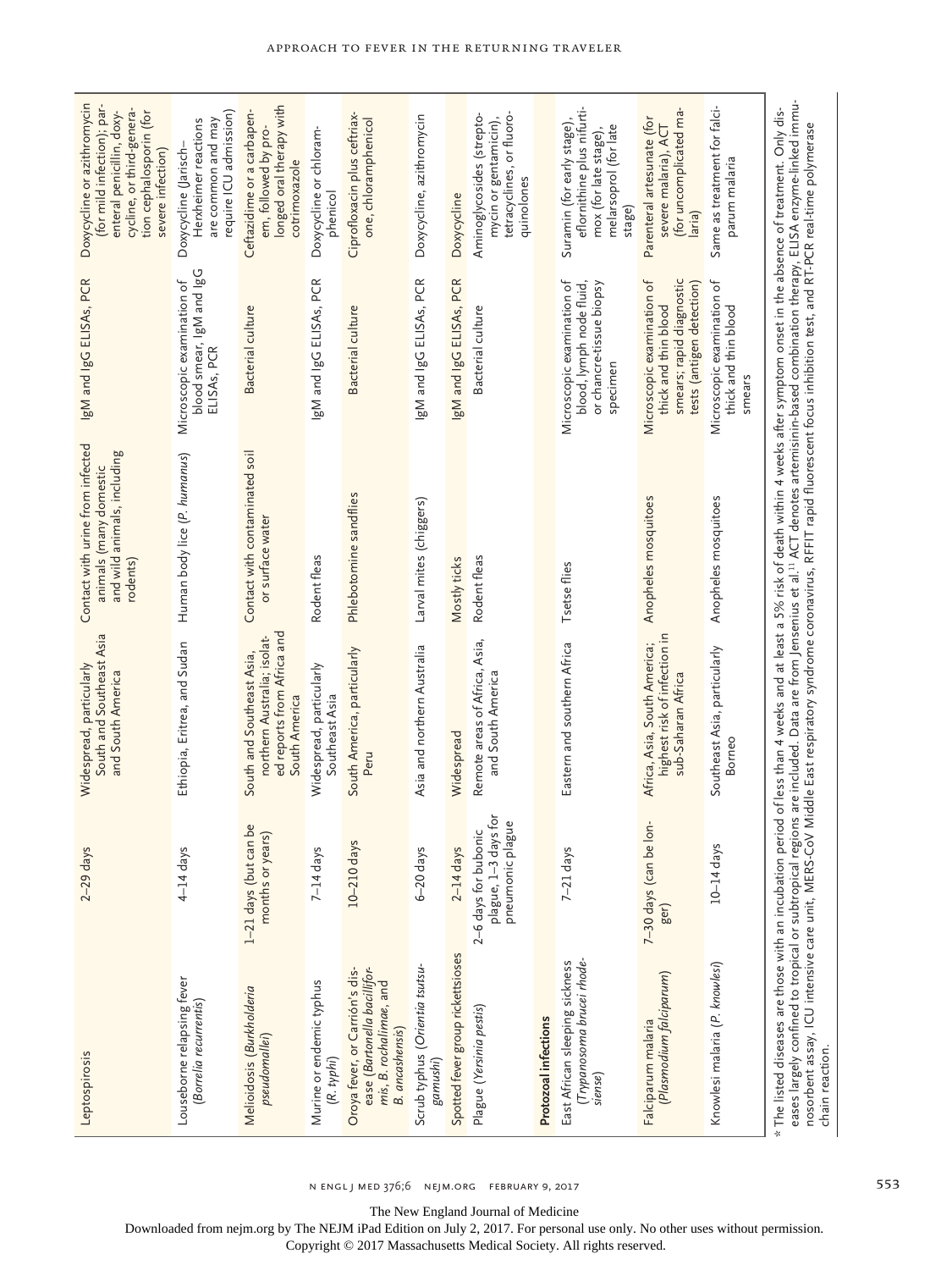| Table 2. Obtaining a History of the Returning Traveler with Fever.*                                                           |                                                                                                                                                                                    |
|-------------------------------------------------------------------------------------------------------------------------------|------------------------------------------------------------------------------------------------------------------------------------------------------------------------------------|
| History                                                                                                                       | Implications or Associated Diseases                                                                                                                                                |
| Day-by-day itinerary                                                                                                          | Provides geographic disease associations                                                                                                                                           |
| Vaccinations and malaria prophylaxis                                                                                          | Narrow the differential diagnosis but do not rule out vaccine-preventable diseases or malaria                                                                                      |
| Other drugs taken while or since traveling                                                                                    | Partial treatment of infection may delay or alter disease presentation (e.g., malaria)                                                                                             |
| renal failure, splenectomy,<br>Immune status (diabetes, glucocorticoid treatment,<br>diseases associated with immune deficit) | Melioidosis, listeriosis, tuberculosis, fungal infections, CMV infection                                                                                                           |
| or improperly cooked or<br>Consumption of unclean water, unpasteurized milk,<br>raw food                                      | Travelers' diarrhea, giardiasis, nontyphoidal salmonellosis, enteric fever, shigellosis, campylobacter<br>infection, hepatitis A and E, amebic dysentery, brucellosis, listeriosis |
| Exposure to fresh water (rafting, kayaking, swimming in rivers or lakes, floods)                                              | Leptospirosis, acute schistosomiasis                                                                                                                                               |
| Skin contact with soil (e.g., walking barefoot)                                                                               | Strongyloidiasis, melioidosis                                                                                                                                                      |
| procedures (e.g., injections<br>Tattoos, piercings, intravenous drug use, or medical<br>and blood-product transfusions)       | Hepatitis B or C virus infection, acute HIV infection, CMV infection, malaria, babesiosis                                                                                          |
| Sexual contact, specifically unprotected sex with a new partner, commercial sex<br>workers, or multiple partners              | Primary herpesvirus infection; acute HIV infection; hepatitis A, B, or C virus infection; syphilis; gonor-<br>rhea; Zika virus infection; viral hemorrhagic fevers                 |
| Visits with relatives or friends while abroad (Was anyone ill?)                                                               | Tuberculosis, other infections transmitted by exposure to ill persons                                                                                                              |
| Insect bites                                                                                                                  |                                                                                                                                                                                    |
| Mosquitoes                                                                                                                    | Malaria, dengue fever, chikungunya, Zika virus infection, Japanese encephalitis, yellow fever, Rift Valley<br>fever, West Nile virus infection, filarial fever                     |
| Ticks                                                                                                                         | Rickettsioses, Q fever, tickborne relapsing fever, Lyme disease, tickborne encephalitis, babesiosis,<br>Crimean-Congo hemorrhagic fever, tularemia                                 |
| Mites                                                                                                                         | Scrub typhus, rickettsialpox (R. akari)                                                                                                                                            |
| Fleas                                                                                                                         | Murine typhus, plague                                                                                                                                                              |
| Lice                                                                                                                          | Louseborne relapsing fever (B. recurrentis), epidemic typhus (R. prowazekii), trench fever (Bartonella<br>quintana)                                                                |
| Flies                                                                                                                         | Leishmaniasis, African sleeping sickness, bartonellosis, phlebotomus (sandfly) fever                                                                                               |
| Triatomine bugs                                                                                                               | Chagas' disease                                                                                                                                                                    |
| Animal bites                                                                                                                  | Rabies, cat-scratch fever (B. henselae), rat-bite fever (Spirillum minus or Streptobacillus moniliformis<br>infection), simian herpesvirus B infection                             |
| Close contact with animals                                                                                                    | Toxoplasmosis, anthrax, Q fever, hantavirus infection, Nipah virus, Hendra virus, plague, psittacosis,<br>diseases from animal ectoparasites                                       |
| Close contact with wild or pet birds                                                                                          | Psittacosis, avian influenza                                                                                                                                                       |
| * CMV denotes cytomegalovirus, and HIV human immunodeficiency virus.                                                          |                                                                                                                                                                                    |

554 n engl j med 376;6 nejm.org February 9, 2017

The New England Journal of Medicine

Downloaded from nejm.org by The NEJM iPad Edition on July 2, 2017. For personal use only. No other uses without permission.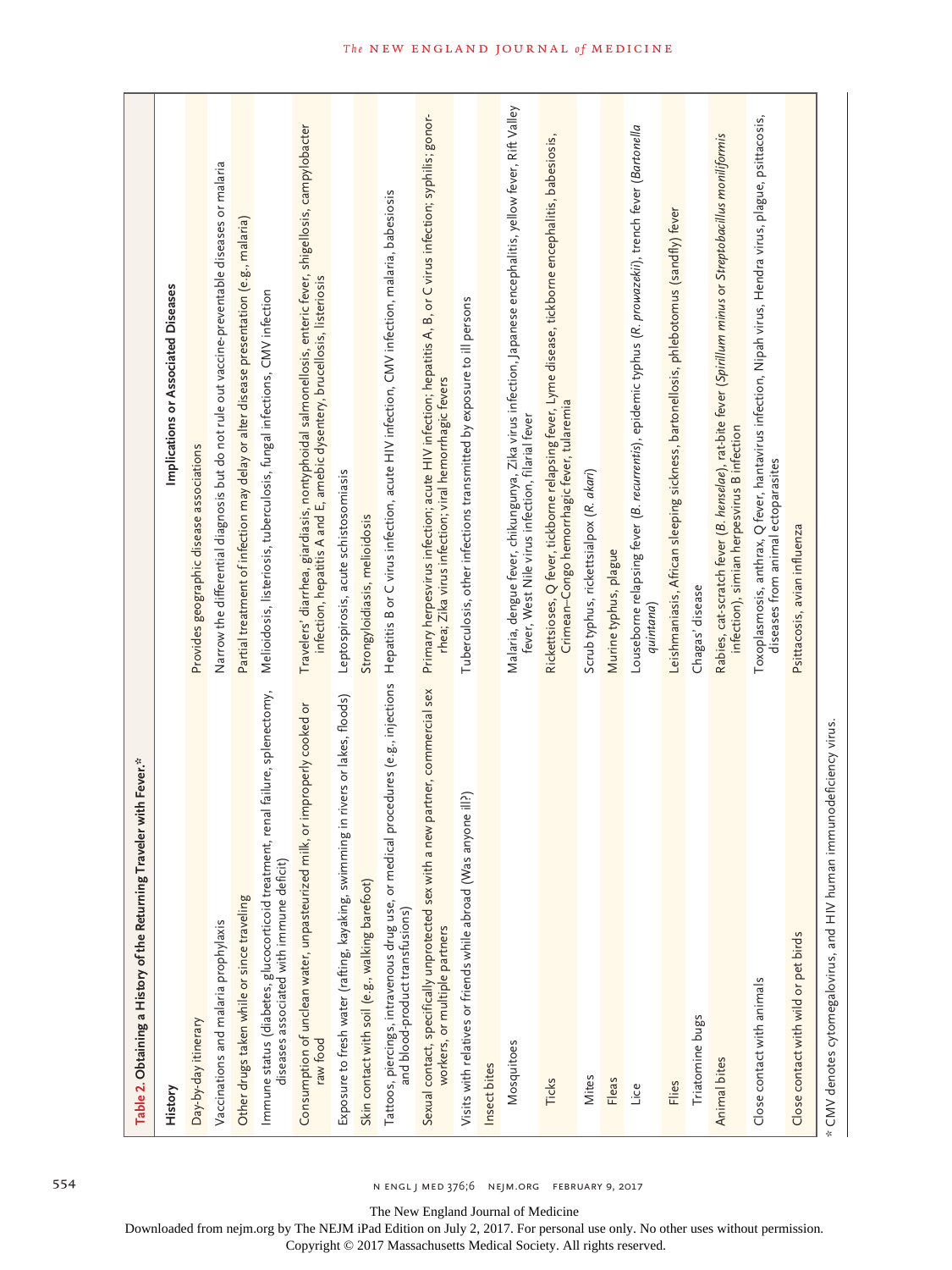bacteriaceae that produce extended-spectrum betalactamase (ESBL) are highly prevalent in many developing countries, and travelers to such countries are at risk for colonization with these resistant bacteria, particularly if the travelers were hospitalized or received antibiotic treatment for traveler's diarrhea.<sup>33</sup> If local guidelines for the treatment of community-acquired sepsis do not include a carbapenem, this should be given if the patient has traveled to an area where ESBL is highly prevalent, such as South or Southeast Asia. Similarly, melioidosis (caused by the environmental bacterium *Burkholderia pseudomallei*) is a common cause of sepsis in parts of Southeast Asia, and suspected infection should be treated with a carbapenem or ceftazidime, since the bacteria are intrinsically resistant to most beta-lactam antibiotics and to aminoglycosides.34 If severe scrub typhus (or another rickettsial infection) is suspected, doxycycline should be added to the empirical regimen, since *O. tsutsugamushi* and rickettsia species are intrinsically resistant to beta-lactams.<sup>35</sup>

# **Recognizing Highly Transmissible Causes of Fever**

A risk assessment for highly transmissible pathogens is a critical first step in the approach to the febrile traveler (Table 3 and Fig. 1). Categorizing risk allows for appropriate precautions to be taken that are aimed at protecting health care and laboratory workers, other patients, visitors, and the wider community from acquiring life-threatening infections. Viral hemorrhagic fevers such as Ebola, Crimean–Congo hemorrhagic fever, Marburg hemorrhagic fever, and Lassa fever must be considered because of the high associated mortality and potential for human-to-human transmission with nosocomial outbreaks.36 But infections transmitted by droplets or aerosols, such as influenza, MERS-CoV infection, measles, and tuberculosis, should also be considered, as should colonization or infection with antibiotic-resistant organisms such as methicillin-resistant *Staphylococcus aureus* or carbapenem-resistant Enterobacteriaceae.

Risk-assessment algorithms published by Public Health England and the CDC note that viral hemorrhagic fever should be suspected in patients who have fever (temperature, ≥37.5°C) or a history of fever in the previous 24 hours and who have traveled within 21 days to an area where viral hemorrhagic fever is endemic or epidemic.<sup>37,38</sup> Sources of information on affected countries and regions

are listed in Table S1 in the Supplementary Appendix. The level of risk is defined according to the exposure history, but direct contact with body fluids from people or animals known or suspected to have a viral hemorrhagic fever constitutes high risk. Sexual contact with an infected person and funeral attendance may also increase exposure and the risk of infection from Ebola, Lassa, and Marburg viruses.39-41

Malaria remains the most likely diagnosis in patients with suspected viral hemorrhagic fever,<sup>12</sup> and blood films and other essential tests (blood cultures, a complete blood count, and tests of kidney and liver function) should not be delayed pending the results of tests for viral hemorrhagic fever, which are usually performed by specialist reference laboratories. Any laboratory should be informed, however, of specimens submitted from patients with possible viral hemorrhagic fever. Public Health England recommends that these specimens be analyzed with the use of biosafety level 2 laboratory procedures and autoanalyzers; standard precautions should also be taken.

Outbreaks of severe respiratory viral infections during the past decade, such as those involving influenza viruses (H5N1, H7N9, and H1N1) and MERS-CoV, as well as the severe acute respiratory syndrome,<sup>42</sup> have exemplified the role of travelers as sentinels, carriers, and transmitters of these infections and the need for continued vigilance for novel respiratory pathogens. Knowledge of current outbreaks is essential for identifying cases early and reducing transmission risks. More familiar and potentially highly transmissible infections, such as measles, chicken pox, and tuberculosis, also require prompt consideration, especially in hospitals because of the proximity of potentially vulnerable patients.

Colonization or infection with antibiotic-resistant bacteria may complicate treatment and spread to others. Travel to tropical regions is associated with the transient acquisition of antibiotic-resistant commensal bacteria in the gastrointestinal tract, lasting around 3 months, $43$  and the globalization of health care, including the development of medical tourism, has created new risks for patients and hospitals. Planned or emergency inhospital care in one country, followed by the transfer of care to another country, has the potential to fuel the rapid global dissemination of highly antibiotic-resistant organisms.44

Patients should be isolated in a single room

The New England Journal of Medicine

Downloaded from nejm.org by The NEJM iPad Edition on July 2, 2017. For personal use only. No other uses without permission.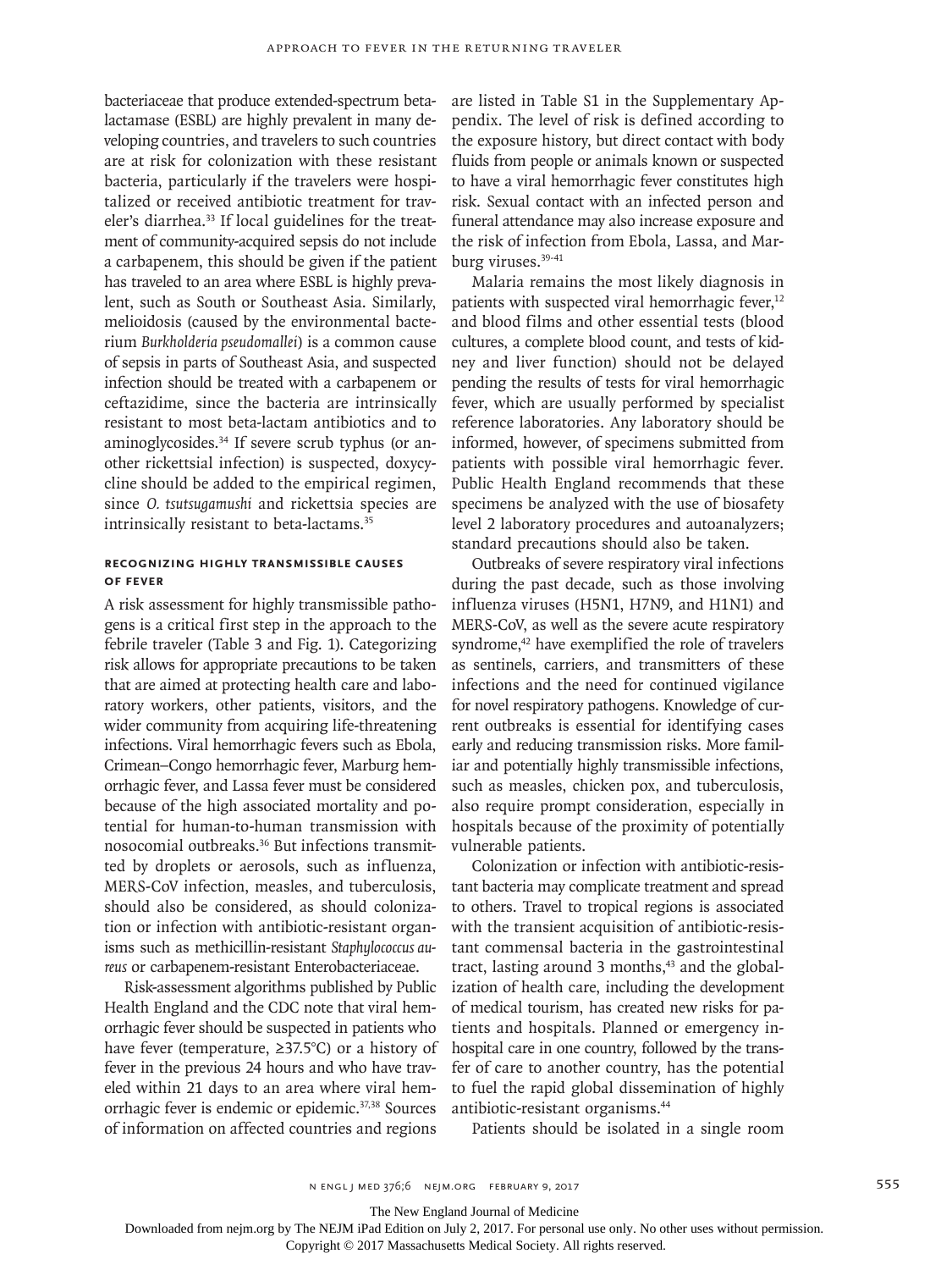| Table 3. Serious Transmissible Infections in Febrile Returning Travelers. |                                                                                                                                                                       |                                                                                                                                                                                                                                                                            |                                                                 |                                                                                                                                                                                                                           |
|---------------------------------------------------------------------------|-----------------------------------------------------------------------------------------------------------------------------------------------------------------------|----------------------------------------------------------------------------------------------------------------------------------------------------------------------------------------------------------------------------------------------------------------------------|-----------------------------------------------------------------|---------------------------------------------------------------------------------------------------------------------------------------------------------------------------------------------------------------------------|
| Infection                                                                 | Geographic Regions Affected                                                                                                                                           | Mode of Transmission                                                                                                                                                                                                                                                       | <b>Incubation Period</b>                                        | for Suspected Infection*<br>Immediate Precautions                                                                                                                                                                         |
| Viral hemorrhagic fevers                                                  |                                                                                                                                                                       |                                                                                                                                                                                                                                                                            |                                                                 |                                                                                                                                                                                                                           |
| Ebola virus disease                                                       | Democratic Republic of Congo,<br>Guinea, Sierra Leone, Liberia, Ivory<br>Republic of the Congo, Gabon,<br>Coast, Sudan, Uganda, Kenya,<br>Angola, Zimbabwe            | Direct contact with blood, secretions, or-<br>gans, or other body fluids of infected<br>persons; contact with objects (e.g.,<br>needles or clothing) contaminated<br>with infected secretions                                                                              | $2-21$ days                                                     | nursing techniques; hospital workers<br>Isolate patient and use strict barrier<br>have frequently been infected in<br>Ebola outbreaks                                                                                     |
| Marburg hemorrhagic fever                                                 | Ivory Coast, Sudan, Uganda, Kenya,<br>Democratic Republic of Congo,<br>Republic of the Congo, Gabon,<br>Angola, Zimbabwe                                              | mines or caves inhabited by rousettus<br>person (feces, vomit, urine, saliva, or<br>bats; person-to-person transmission<br>requires direct contact with blood or<br>other body fluids from an infected<br>Initial infection through exposure in<br>respiratory secretions) | $3-10$ days                                                     | Isolate patient and use strict barrier<br>nursing techniques                                                                                                                                                              |
| Lassa fever                                                               | Guinea, Sierra Leone, Liberia, Nigeria                                                                                                                                | fluids (e.g., blood, saliva, urine, or se-<br>Initial infection through direct or indirect<br>on surfaces or in food or water; per-<br>contact with infected rodent excreta<br>son-to-person transmission occurs<br>through contact with infected body<br>men)             | $5-21$ days                                                     | Isolate patient and use strict barrier<br>nursing techniques                                                                                                                                                              |
| Crimean-Congo hemorrhagic fever                                           | East, Asia, Eastern Europe; outbreaks<br>Broad area of endemicity: Africa, Middle<br>in Russia, Turkey, Iran, Kazakhstan,<br>Mauritania, Kosovo, Albania,<br>Pakistan | rect contact with body fluids of infect-<br>transmission to humans through di-<br>Tickborne transmission, but possible<br>ed humans or animals                                                                                                                             | bite, 5-13 days<br>for direct con-<br>1-9 days for tick<br>tact | Isolate patient and use strict barrier<br>nursing techniques                                                                                                                                                              |
| Severe acute respiratory infections                                       |                                                                                                                                                                       |                                                                                                                                                                                                                                                                            |                                                                 |                                                                                                                                                                                                                           |
| Influenza A                                                               | Global distribution; outbreaks of avian<br>in Southeast Asia and<br>influenza<br>China                                                                                | Direct or airborne transmission                                                                                                                                                                                                                                            | $1 - 4$ days                                                    | nursing techniques; staff should<br>Isolate patient and use strict barrier<br>wear FFP3 or N95 masks                                                                                                                      |
| MERS-CoV                                                                  | Arabian Peninsula, particularly Saudi<br>Arabia                                                                                                                       | Direct contact with respiratory secretions<br>or airborne transmission of large<br>droplets                                                                                                                                                                                | $2 - 14$ days                                                   | nursing techniques; staff should<br>wear FFP3 or N95 masks<br>Isolate patient and use strict barrier                                                                                                                      |
| Pneumonic plague                                                          | Remote areas of Africa, Asia, and South<br>America                                                                                                                    | Inhalation of infective droplets or hema-<br>togenous spread to lungs in septice-<br>mic or bubonic plague                                                                                                                                                                 | quired through<br>1-3 days, if ac-<br>inhalation                | wear FFP3 or N95 masks; prophylac-<br>tic oral ciprofloxacin or doxycycline<br>should be administered if a health<br>nursing techniques; staff should<br>Isolate patient and use strict barrier<br>care worker is exposed |

556 NEMICL J MED 376;6 NEJM.ORG FEBRUARY 9, 2017

The New England Journal of Medicine

Downloaded from nejm.org by The NEJM iPad Edition on July 2, 2017. For personal use only. No other uses without permission.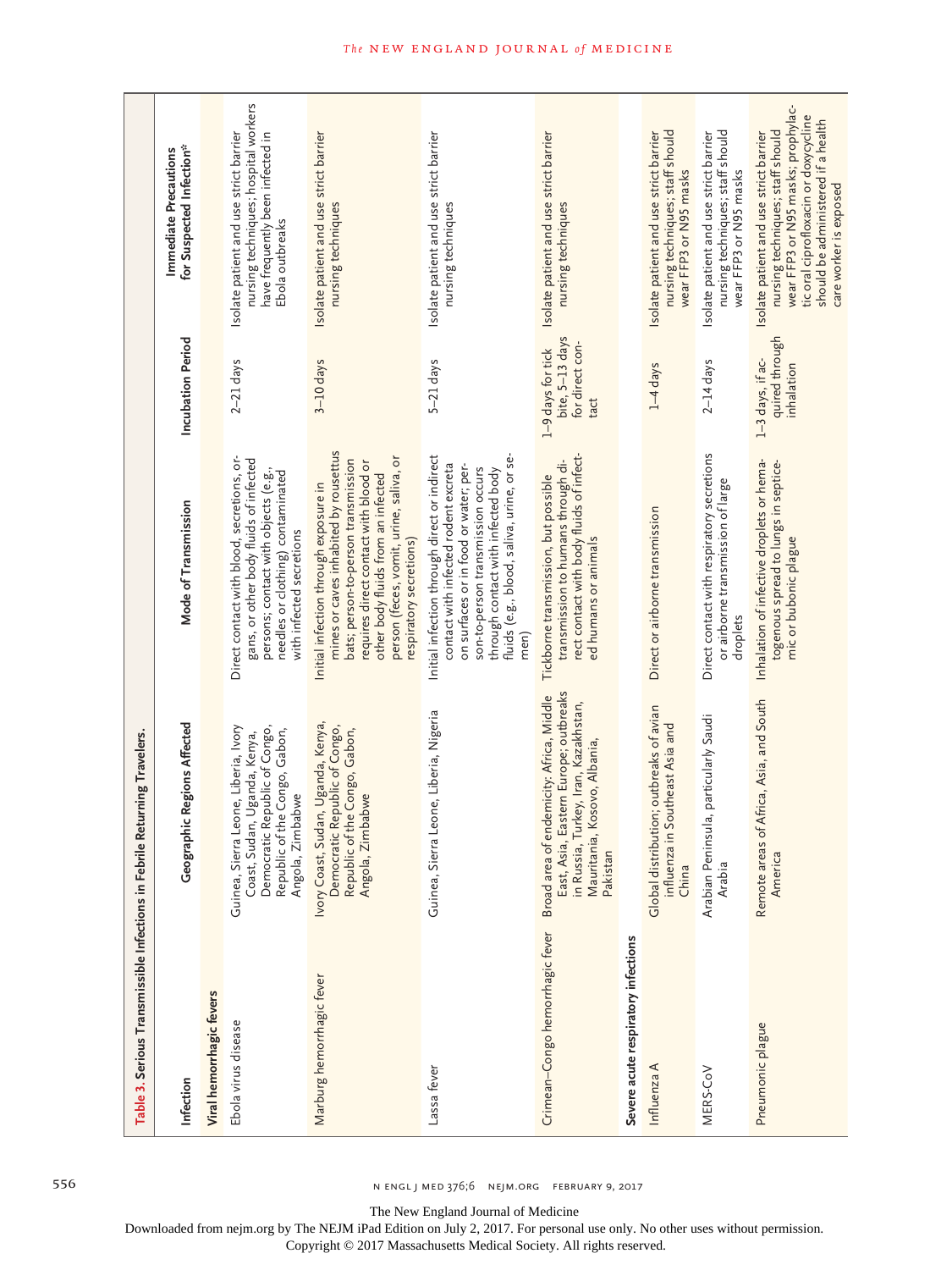|  | APPROACH TO FEVER IN THE RETURNING TRAVELER |  |  |  |  |
|--|---------------------------------------------|--|--|--|--|
|--|---------------------------------------------|--|--|--|--|

| Other serious infections |                                                                                                                             |                                 |                 |                                                                                                                                           |
|--------------------------|-----------------------------------------------------------------------------------------------------------------------------|---------------------------------|-----------------|-------------------------------------------------------------------------------------------------------------------------------------------|
| Measles                  | Global distribution with regional out-<br>breaks                                                                            | Direct or airborne transmission | $7-21$ days     | tions and previous infections in con-<br>tacts in hospital (staff and other pa-<br>Isolate patient; check status of vaccina-<br>tients)   |
| Chickenpox               | Global distribution                                                                                                         | Direct or airborne transmission | $10-21$ days    | tions and previous infections in con-<br>tacts in hospital (staff and other pa-<br>Isolate patient; check status of vaccina-<br>tients)   |
| Pulmonary tuberculosis   | Global distribution; common in Africa<br>and Asia                                                                           | Airborne transmission           | Months to years | isolate patient in negative-pressure<br>Isolate patient; for suspected case of<br>multidrug-resistant tuberculosis,<br>room, if available |
|                          | * Strict barrier nursing techniques include the use of masks, gloves, and gowns. FFP3 denotes filtering facepiece, class 3. |                                 |                 |                                                                                                                                           |

immediately if they might have a life-threatening and potentially transmissible infection. Patients transferred from a health care facility in another country may also need to be isolated before it has been established whether they are colonized or infected with drug-resistant bacteria. Health care workers in direct contact with patients at high risk for a viral hemorrhagic fever or severe airborne infections can reduce their risk of exposure by increasing levels of personal protection, including meticulous hand hygiene, double gloves, fluid-repellent disposable gowns and footwear, a full face shield or goggles, and a fluidrepellent respirator (FFP3 [filtering facepiece, class 3] or N95) for splash and respiratory protection. Negative-pressure isolation reduces the risk of airborne pathogen transmission to other patients and staff. Finally, those responsible for hospital infection control and public health must be informed about all patients with a suspected or confirmed life-threatening infection with the potential for person-to-person transmission.

**Approach to Lower-Risk Travelers with Fever**

Once the life-threatening and transmissible causes of fever in a returning traveler have been ruled out, there is a long list of other possible causes of fever, not all of which are related to travel in tropical regions or to an infectious disease (Fig. 1, and Table S2 in the Supplementary Appendix).<sup>45</sup> However, the number of possible travel-related infectious causes can be reduced substantially by identifying possible exposures and applying knowledge of the incubation periods for various infections. A detailed travel and activity history is essential.<sup>46</sup> Different geographic regions are associated with different presentations; systemic febrile illness without localizing findings is common among travelers returning from sub-Saharan Africa or Southeast Asia, acute diarrhea is common among those returning from South Asia and Central Asia, and dermatologic problems are common among those returning from the Caribbean, Central America, or South America.47 Travel in temperate regions may also be associated with specific tickborne infections, such as Lyme disease, tularemia, babesiosis, and spotted fevers in parts of the United States and other diseases in eastern Europe and Russia. Each country visited, with dates, must be determined and activity-based risks identified, including types of accommodation; food eaten; exposure to animals, fresh water, and

n engl j med 376;6 nejm.org February 9, 2017 557

The New England Journal of Medicine

Downloaded from nejm.org by The NEJM iPad Edition on July 2, 2017. For personal use only. No other uses without permission.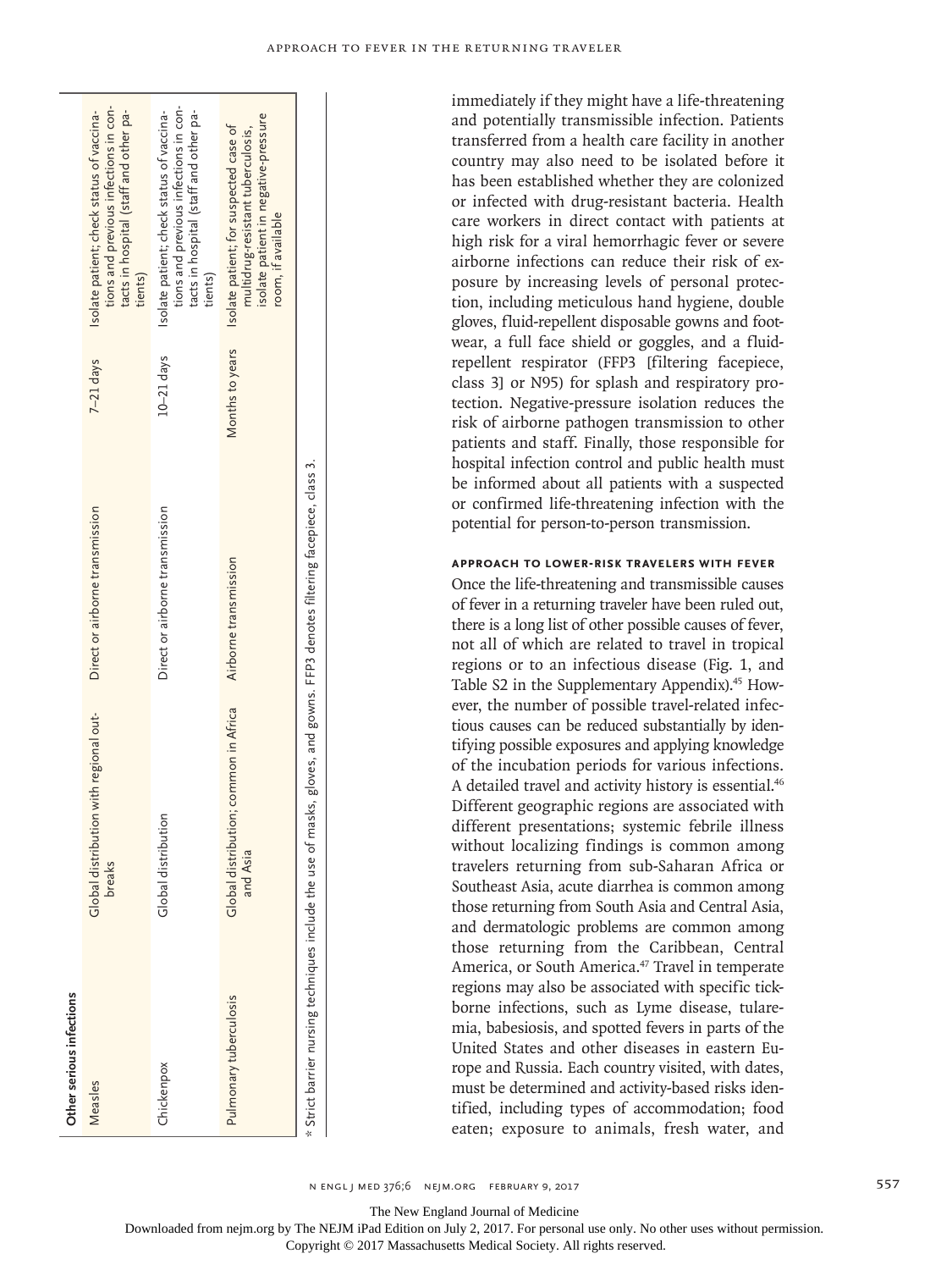bloodborne diseases (e.g., through tattoos or dental work); insect bites; and sexual activity. Contact with ill persons, including those visited in a hospital, may provide important links to disease outbreaks.

The reasons for travel, together with the traveler's age, sex, and immune status, may influence the risks and possible causes of fever. Travelers who visit friends or relatives are at greater risk for malaria, enteric fever, nondiarrheal intestinal parasitic infections, respiratory syndromes, tuberculosis, and sexually transmitted diseases than other travelers.48,49 Expatriates are at disproportionately greater risk for chronic infections, including malaria, filariasis, schistosomiasis, strongyloidiasis, giardiasis, brucellosis, and tuberculosis than are short-term travelers.<sup>50</sup> Travelers older than 60 years of age have proportionally more lifethreatening illnesses, especially severe malaria and lower respiratory tract infections,<sup>5</sup> than children, in whom diarrheal, skin, and upper respiratory tract infections account for the majority of reported diagnoses.<sup>51</sup> How sex influences infection susceptibility and reporting patterns is uncertain, but women appear to be proportionally more likely than men to report acute or chronic diarrhea and upper respiratory tract infection and less likely to report vectorborne diseases, such as malaria or rickettsioses.<sup>52</sup> Opportunistic infections in travelers who are immunocompromised further complicate the clinical assessment. Travelers taking immunosuppressive drugs or glucocorticoids and travelers with poorly controlled human immunodeficiency virus infection are at increased risk for infections (e.g., talaromycosis in Southeast Asia and leishmaniasis in southern Europe, South Asia, and South America).

The majority of febrile illnesses related to exposures during travel develop within a month.<sup>3</sup> Knowledge of the incubation periods of the suspected infectious diseases can be used to narrow the differential diagnosis. For example, if fever begins more than 21 days after a traveler's return, then dengue, rickettsial infections, Zika virus infection, and viral hemorrhagic fevers are unlikely, regardless of the traveler's exposure history. Infectious causes may be further narrowed by pretravel vaccinations and chemoprophylaxis, although neither approach is 100% effective. The most common vaccine-preventable causes of fever in travelers

are influenza, enteric fever, and viral hepatitis.53 In the GeoSentinel database, vaccine-preventable diseases are relatively uncommon (accounting for approximately 3% of cases) but are associated with high rates of hospitalization (60%), a finding that supports the effectiveness of pretravel vaccination in reducing the morbidity and mortality from these diseases.<sup>10</sup>

The recent epidemics of Zika virus infection in Latin America, the Caribbean, and the Pacific Islands have caused considerable alarm, particularly because of increasingly strong associations with the Guillain–Barré syndrome and birth defects, such as microcephaly.54,55 The presentation of symptomatic acute Zika virus infection is similar to that of a number of other common causes of fever, including dengue and chikungunya (also transmitted by various species of aedes mosquitoes and often sympatric), rickettsial infections, and leptospirosis. Patients with these infections commonly present with fever, headache, arthralgia, and a maculopapular rash (although the rash is rarely associated with leptospirosis). Zika virus infection can cause conjunctivitis, as can chikungunya, and conjunctival suffusion and subconjunctival hemorrhage are common in patients with leptospirosis.

Initial investigations should include a complete blood count; biochemical studies, including tests of liver and renal function; blood culture; rapid diagnostic tests for malaria and dengue; polymerase-chain-reaction (PCR) testing of a plasma sample (e.g., for rickettsia); serologic tests; a chest film; blood-smear examination; and urine tests, including a dipstick test, microscopic examination, culture, and possibly PCR testing (e.g., for Zika virus or leptospira) (Fig. 1, and Table S2 in the Supplementary Appendix). Clinical suspicion may call for more specific investigations, such as stool-sample examination for ova and parasites, intracranial imaging and lumbar puncture in cases of reduced consciousness (including cases of confirmed cerebral malaria), and abdominal or renal tract ultrasonography or computed tomography in cases of jaundice or acute kidney injury. Point-of-care rapid diagnostic tests for several tropical infections are increasingly available, have been well validated, and are particularly widely used for the diagnosis of malaria and dengue.

558 **N ENGL J MED 376;6 NEIM.ORG FEBRUARY 9, 2017** 

The New England Journal of Medicine

Downloaded from nejm.org by The NEJM iPad Edition on July 2, 2017. For personal use only. No other uses without permission.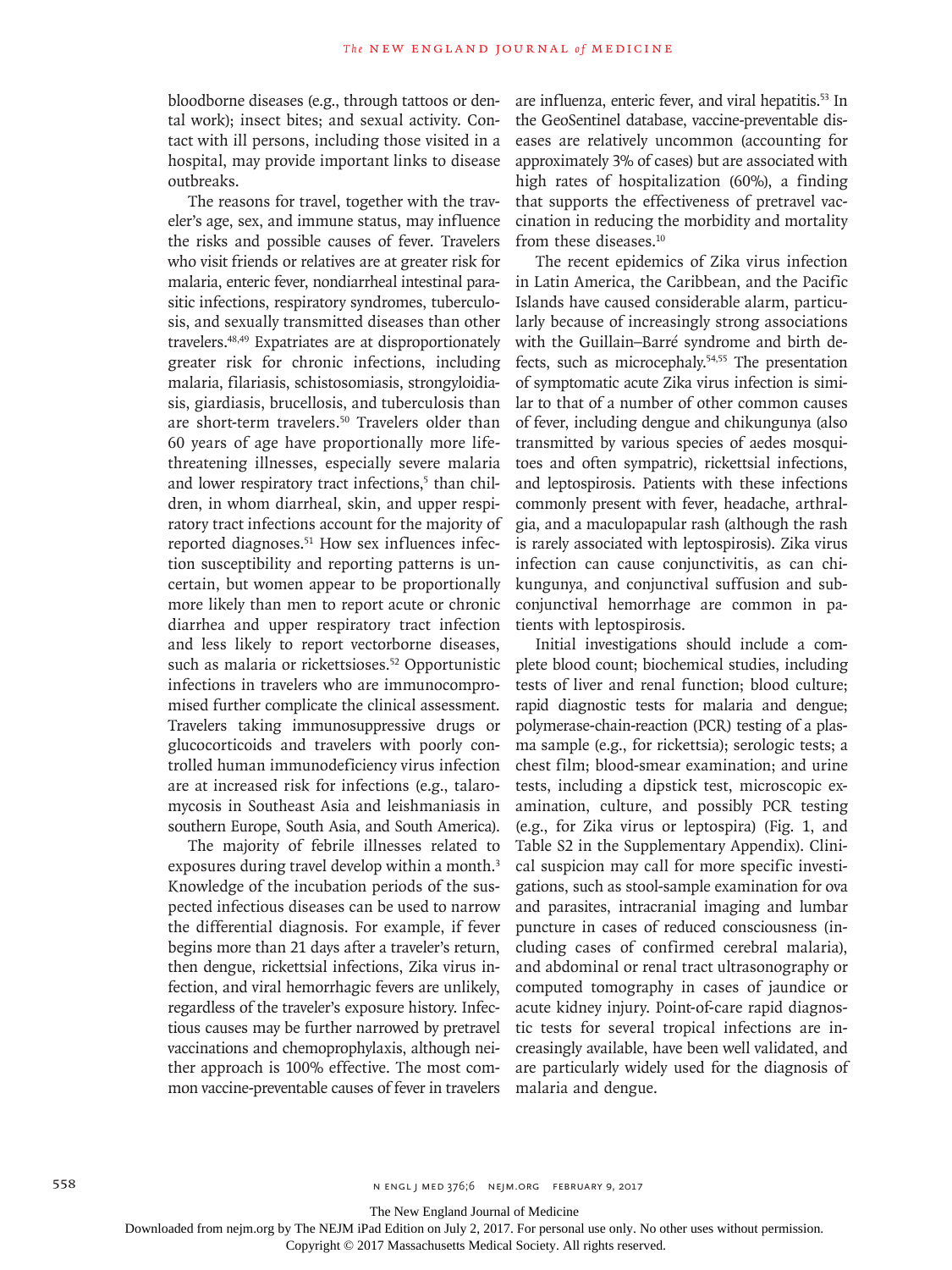## FUTURE DEVELOPMENTS and Conclusions

The evidence base to inform the physician in making a rapid diagnosis and instituting appropriate treatment of fever in the returning traveler is growing rapidly, thanks to surveillance networks based in travel clinics (e.g., GeoSentinel) and international surveillance networks, many of which report up-to-date information in digital form (e.g., HealthMap). With the spotlight on antimicrobial drug resistance as a global health threat, funding for antimicrobial-resistance networks, such as the WHO Global Antimicrobial Resistance Surveillance System (GLASS) and the recent Fleming Fund initiative (https://wellcome .ac.uk/press-release/fleming-fund-launched

-tackle-global-problem-drug-resistant-infection), is increasing and should lead to higher-quality geographic information on the prevalent antibiotic-resistance patterns in countries visited. The collection, processing, and analysis of data are likely to improve with the increasing connectivity associated with these initiatives. Future integration of clinical data from electronic medical records would further enhance real-time surveillance and potentially provide early signals of changes in disease or patterns of antimicrobial drug resistance and early warnings of developing epidemics.

There will be new challenges as well. The rise in popularity of medical tourism will provide increased opportunities for hospital-associated multidrug-resistant pathogens to spread to hospitals and communities in the traveler's home country, and the continuing rise in travel in general, particularly among the elderly, will increase the cross-border movement of infections. We can expect continued expansion in resources to aid physicians in the treatment of returning travelers, allowing for further improvements in evidencebased diagnosis and management.

No potential conflict of interest relevant to this article was reported.

Disclosure forms provided by the authors are available with the full text of this article at NEJM.org.

#### **References**

**1.** Wilson ME, Freedman DO. Etiology of travel-related fever. Curr Opin Infect Dis 2007;20:449-53.

**2.** Hill DR. Health problems in a large cohort of Americans traveling to developing countries. J Travel Med 2000;7:259-66. **3.** Wilson ME, Weld LH, Boggild A, et al. Fever in returned travelers: results from the GeoSentinel Surveillance Network. Clin Infect Dis 2007;44:1560-8.

**4.** International tourist arrivals up 4% reach a record 1.2 billion in 2015. Press release of the United Nations World Tourism Organization, January 18, 2016 (http://media.unwto.org/press-release/ 2016-01-18/international-tourist-arrivals-4-reach-record-12-billion-2015).

**5.** Gautret P, Gaudart J, Leder K, et al. Travel-associated illness in older adults (>60 y). J Travel Med 2012;19:169-77.

**6.** Molton JS, Tambyah PA, Ang BS, Ling ML, Fisher DA. The global spread of healthcare-associated multidrug-resistant bacteria: a perspective from Asia. Clin Infect Dis 2013;56:1310-8.

**7.** Nüesch-Inderbinen M, Abgottspon H, Sägesser G, Cernela N, Stephan R. Antimicrobial susceptibility of travel-related Salmonella enterica serovar Typhi isolates detected in Switzerland (2002-2013) and molecular characterization of quinolone resistant isolates. BMC Infect Dis 2015; 15:212.

**8.** Marano C, Freedman DO. Global

health surveillance and travelers' health. Curr Opin Infect Dis 2009;22:423-9.

**9.** Leder K. Travelers as a sentinel population: use of sentinel networks to inform pretravel and posttravel evaluation. Curr Infect Dis Rep 2009;11:51-8.

**10.** Torresi J, Leder K. Defining infections in international travellers through the GeoSentinel surveillance network. Nat Rev Microbiol 2009;7:895-901.

**11.** Jensenius M, Han PV, Schlagenhauf P, et al. Acute and potentially life-threatening tropical diseases in western travelers — a GeoSentinel multicenter study, 1996- 2011. Am J Trop Med Hyg 2013;88:397-404. **12.** Boggild AK, Esposito DH, Kozarsky PE, et al. Differential diagnosis of illness in travelers arriving from Sierra Leone, Liberia, or Guinea: a cross-sectional study from the GeoSentinel Surveillance Network. Ann Intern Med 2015;162:757-64.

**13.** Schlagenhauf P, Weld L, Goorhuis A, et al. Travel-associated infection presenting in Europe (2008-12): an analysis of EuroTravNet longitudinal, surveillance data, and evaluation of the effect of the pre-travel consultation. Lancet Infect Dis 2015;15:55-64.

**14.** Brownstein JS, Freifeld CC, Reis BY, Mandl KD. Surveillance Sans Frontières: Internet-based emerging infectious disease intelligence and the HealthMap project. PLoS Med 2008;5(7):e151.

**15.** Brownstein JS, Freifeld CC, Chan EH,

et al. Information technology and global surveillance of cases of 2009 H1N1 influenza. N Engl J Med 2010;362:1731-5.

**16.** Ambresin AE, D'Acremont V, Mueller Y, Martin O, Burnand B, Genton B. www. fevertravel.ch: an online study prototype to evaluate the safety and feasibility of computerized guidelines for fever in returning travellers and migrants. Comput Methods Programs Biomed 2007;85:19- 31.

**17.** Mueller Y, D'Acremont V, Ambresin AE, et al. Feasibility and clinical outcomes when using practice guidelines for evaluation of fever in returning travelers and migrants: a validation study. J Travel Med 2014;21:169-82.

**18.** Demeester RP, Bottieau E, Pini A, et al. Prospective multicenter evaluation of the expert system "KABISA TRAVEL" in diagnosing febrile illnesses occurring after a stay in the tropics. J Travel Med 2011; 18:386-94.

**19.** Edberg SC. Global Infectious Diseases and Epidemiology Network (GIDEON): a World Wide Web-based program for diagnosis and informatics in infectious diseases. Clin Infect Dis 2005;40:123-6.

**20.** Ross JJ, Shapiro DS. Evaluation of the computer program GIDEON (Global Infectious Disease and Epidemiology Network) for the diagnosis of fever in patients admitted to a medical service. Clin Infect Dis 1998;26:766-7.

The New England Journal of Medicine

Downloaded from nejm.org by The NEJM iPad Edition on July 2, 2017. For personal use only. No other uses without permission.